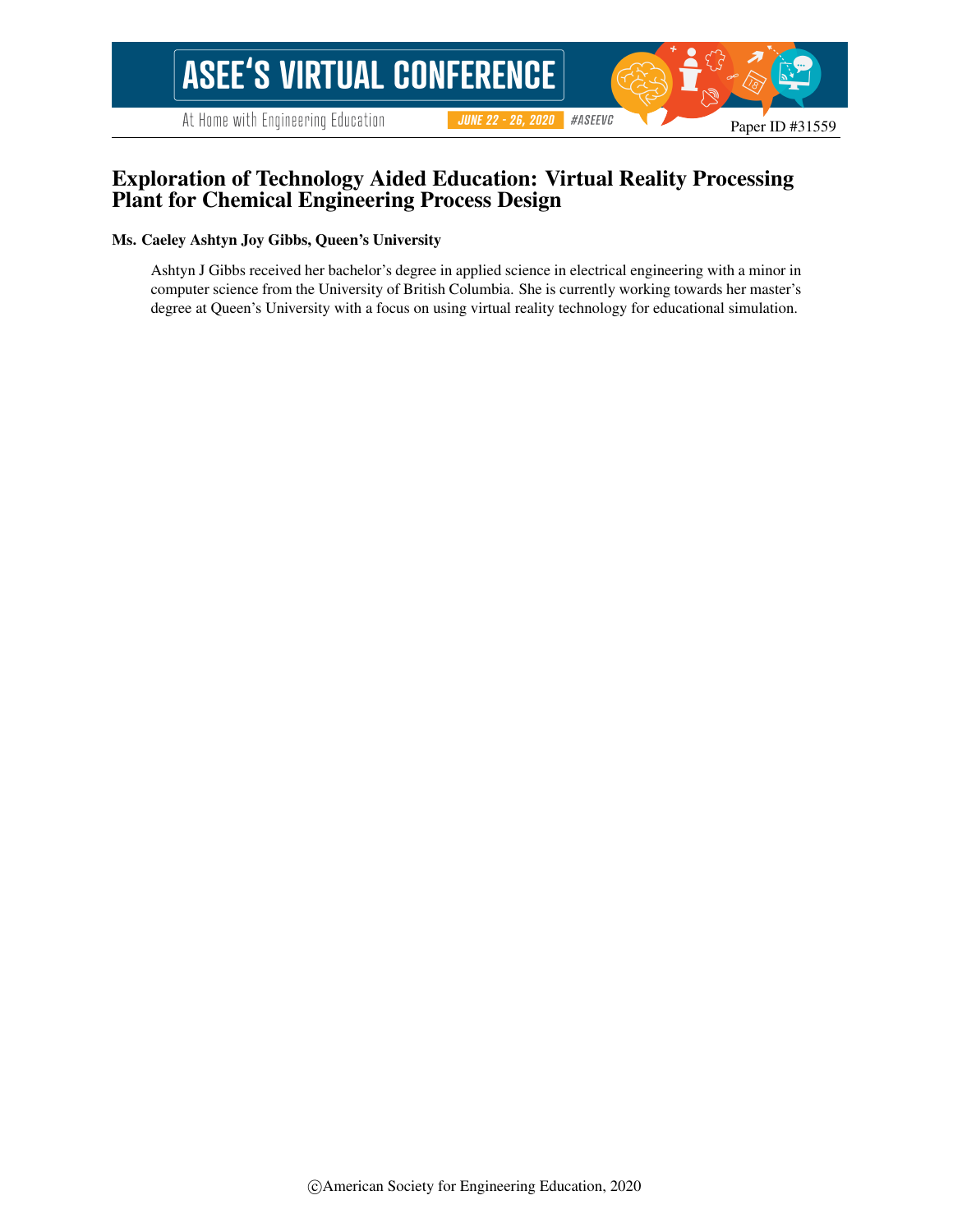# **Exploration of Technology Aided Education: Virtual Reality Processing Plant for Chemical Engineering Process Design**

#### Abstract

This work-in-progress study will explore technology aided education in the form of a Virtual Reality (VR) application used to support learning outcomes in a chemical engineering capstone course. VR has the ability to immerse users in a simulated environment and provide them with experiential learning opportunities. Most undergraduate chemical engineering students are required to design a chemical plant for their capstone design project without ever having visited or interacted with a full-scale processing plant and could benefit from the immersive experience that the VR tool would offer. This study will be conducted over a two-year period from September 2019 to May 2021. During the first-year, surveys and design challenges will be conducted without the use of the VR chemical processing plant. The data from the first year will establish a baseline that evaluates how learning outcomes are being met by the course without the VR application. During the second year the surveys will be given again in conjunction with the VR educational tool. The tool will give students the ability to view and interact with the unit operations inside a chemical processing plant without special training, expensive protective equipment and security clearance. Students will complete a number of challenges in VR and will be evaluated on their comprehension and invited to provide feedback on the effectiveness of the VR tool. The effects of VR on student comprehension, retention, and chemical processing design competency will be evaluated based on the data collected. This paper will discuss the initial design of the VR chemical processing plant, data from the non-VR cohort and a description of the research methods to be used during the final portion of the research.

#### 1.0 Introduction

This work-in-progress paper outlines the initial stages of a study examining the effectiveness of using Virtual Reality (VR) in an undergraduate chemical engineering design course. VR is an immersive technology that has the ability to place users in a simulated environment. In this study an educational tool will be developed and implemented in a chemical engineering capstone course at Queens's University to allow students to explore and complete design challenges in a fully immersive VR chemical processing plant.

The chemical engineering students at Queen's University are required to take a capstone course in their final year of the program. The goal of this class is to have the students use the skills they have learned over the course of their degree to complete a large comprehensive design project. This course assesses the design competency that the students have developed and their ability to apply those skills to an engineering project. Although the students will have seen the technical concepts needed to complete the work and have been exposed to design tools in earlier courses, for many, this will be the first time applying their engineering design skills within the context of a full-scale chemical processing plant. As a result, when completing the design project in the past there were some clear gaps in the students' physical understanding of a full-scale processing plant. This often resulted in student designs that were disproportional in size, cost and generally a poor representation of real-world processing plants. In the past, student tours to active processing plants were organized to bridge the gap between school and industry, and to provide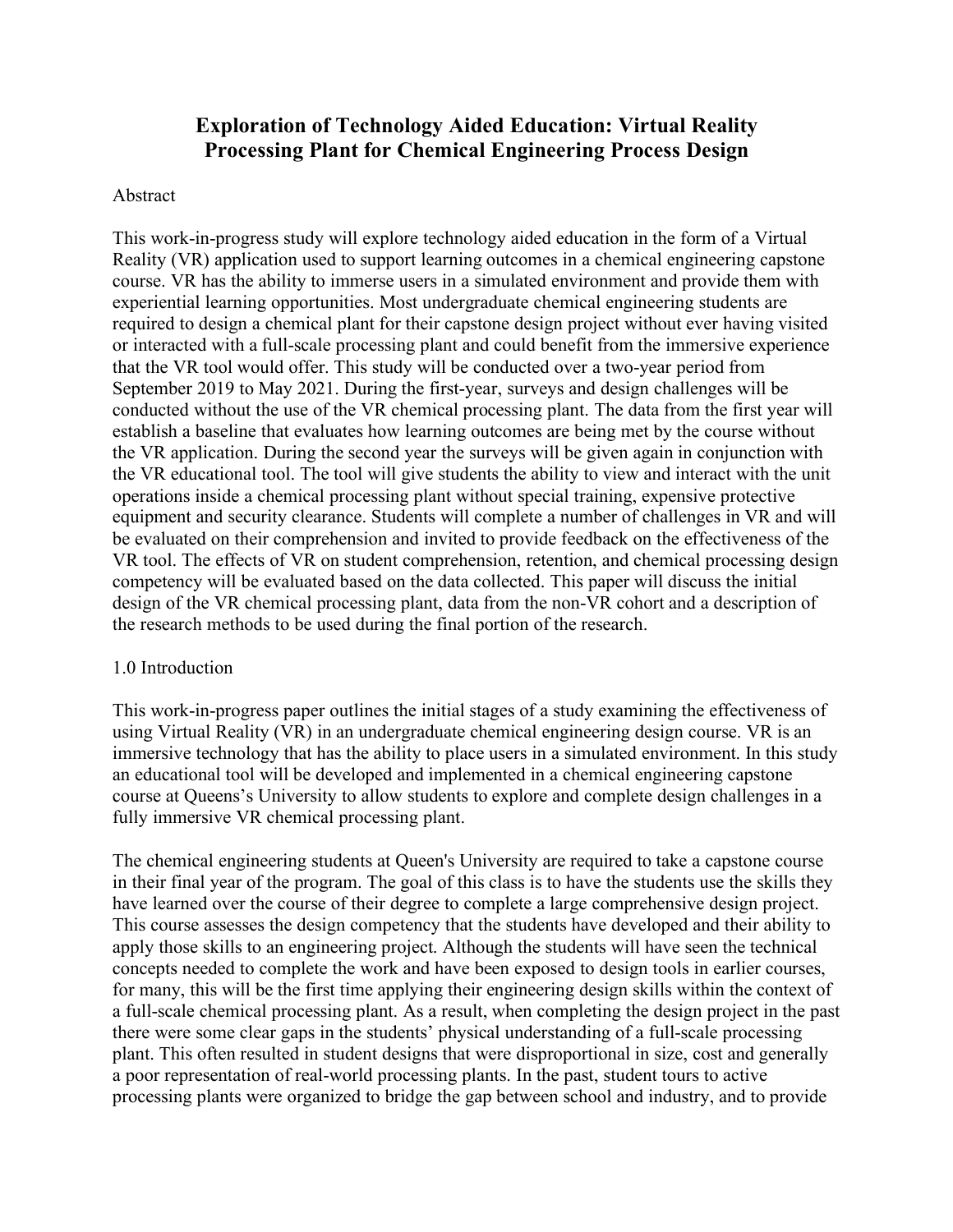some exposure to industrial processing plants; however, due to increased security and safety measures, tours capable of accommodating large numbers of students are becoming increasingly difficult to arrange.

A VR chemical processing plant provides an opportunity for students to tour a full-scale chemical processing plant in a safe and more interactive fashion. VR stations on campus will be used to eliminate travel requirements. The risk associated with using a VR application is very low and the plant would be designed to allow increased student interaction to promote an experiential learning approach.

## 2.0 Virtual Reality and Education

Simulations have been used in education for many years with success. In a study of technologybased simulations used in STEM education between 2001 and 2010 it was found that for all studies that compared with simulation against without simulation, positive results were reported for with simulation. Simulation effected posttest scores positively up to a 1.5 effect size and had an even greater effect size up to 2 when it came to motivation and attitude [2]. VR is a technology that brings a new level of immersion to simulation and has the ability to create more realism and increased interaction.

Using VR in the classroom has been done before with success, when used in an undergraduate mechanical engineering class Syed et al. found that it helped students better grasp subject matter [3]. In another study when a VR tool was used to teach sorting algorithms in a software engineering class, students who used the VR learning tool performed better on a quiz than those who did not use the tool [4]. There is also research that suggests VR may be able to meet the needs of students with different learning styles. Lee et al. preformed a study with students who reported having different learning styles and concluded they could not detect significant gaps in performance when these students were evaluated using a VR education tool [5].

Over the course of this research VR will be explored in a low-cost scenario, where students will use their mobile devices to take a tour of the chemical processing plant, and in a higher cost scenario where they will use a fully immersive interactive commercial VR headset. Researchers that created two VR experiences for a physics class found that both low cost and high cost VR was beneficial to students and students, and students reported positive learning experiences after both types of immersion [6]. In a survey of pre-service teachers, it was found that an overwhelming majority had a positive perception of VR, even if they had never used it before. This suggests that the technology has the ability to engage and motivate learners, and could bring many benefits if paired with good content [7].

VR for education has grown in popularity since the technology's inception, and in a systematic review Radianti et al. found that research related VR for higher education was abundant. The researchers conclude that much of this research seems to be in its early stages, and although the results seem encouraging more work will need to be done to fully understand this technologies impact on the classroom [8].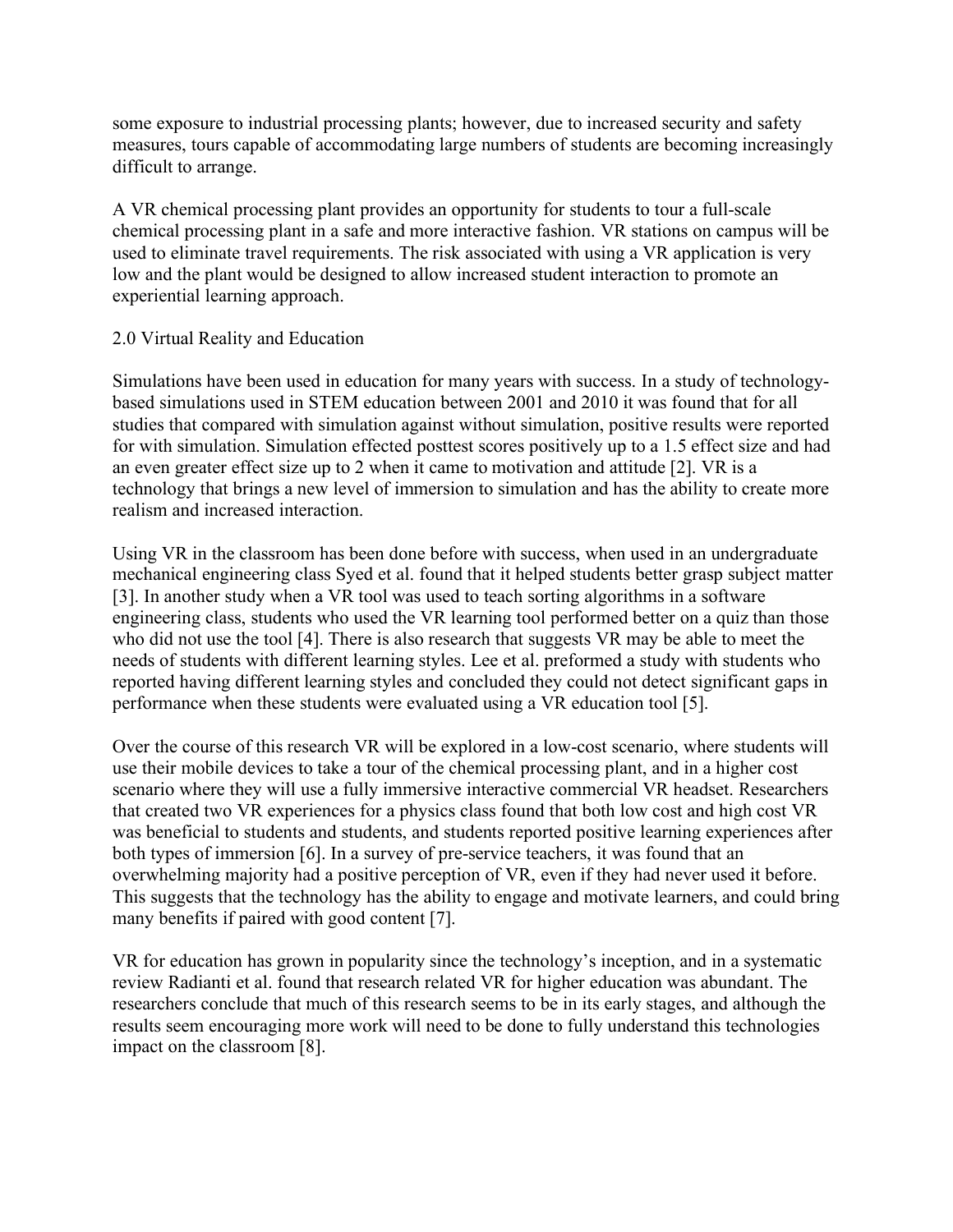#### 3.0 Research Questions

To assess the impact of the VR education tool on a chemical engineering undergraduate student's design ability, the following research questions will be evaluated:

- 1) Do students who use the VR tool perform better on design problems compared to students who do not use the VR tool?
- 2) Are the distribution of grades for the design problems of the participant groups affected by student participation in the VR challenge?
- 3) Do the students feel that VR helps them learn course concepts?
- 4) Does the VR tool increase student's confidence levels when completing engineering design challenges on chemical processing plants?
- 5) Do participants feel the VR experience enhanced their design abilities and gave them an advantage when moving from their undergraduate degree to industry or post graduate work?

### 4.0 Methods

The research will be completed in two phases, one without the VR tool which will be used as a baseline to understand how engineering design is taught, and a second phase that will evaluate the contribution of the VR tool. Figure 1 illustrates the methods that will be used to collect data from the participants and how these methods connect to each of the five research questions.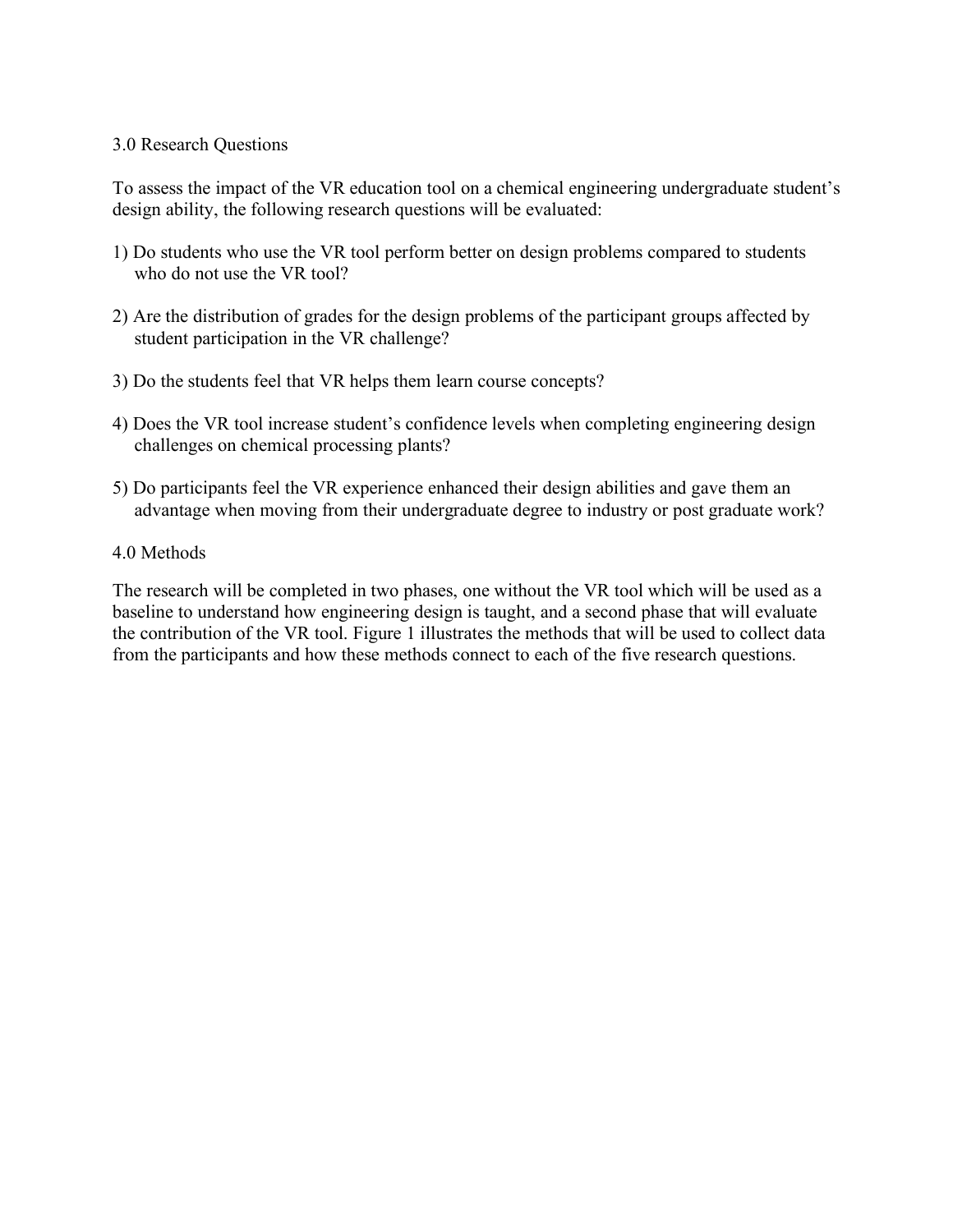

Figure 1: Research Flow Diagram, Q1-Q5 represent each of the five research questions and show how each question will be addressed during the research.

Evaluating the students' design abilities will be a core part of this study. Therefore, it is essential to identify the design framework that will be used in the study and what aspects and elements will be assessed. Dym et al. preformed research on design pedagogy and characterized engineering design as the process of scoping, generation, assessment, selection, and idea realization. This engineering design framework will be used in this study and the key elements in this design process are illustrated in Figure 2 [9]. In 2013 Khalaf et al. used these concepts in a first-year engineer problem-based learning course with success [10]. In this study, when assessing the design problems, an evaluation rubric based on the Engineering Design Framework below will be used. Each dimension in the rubric will correspond with an element in the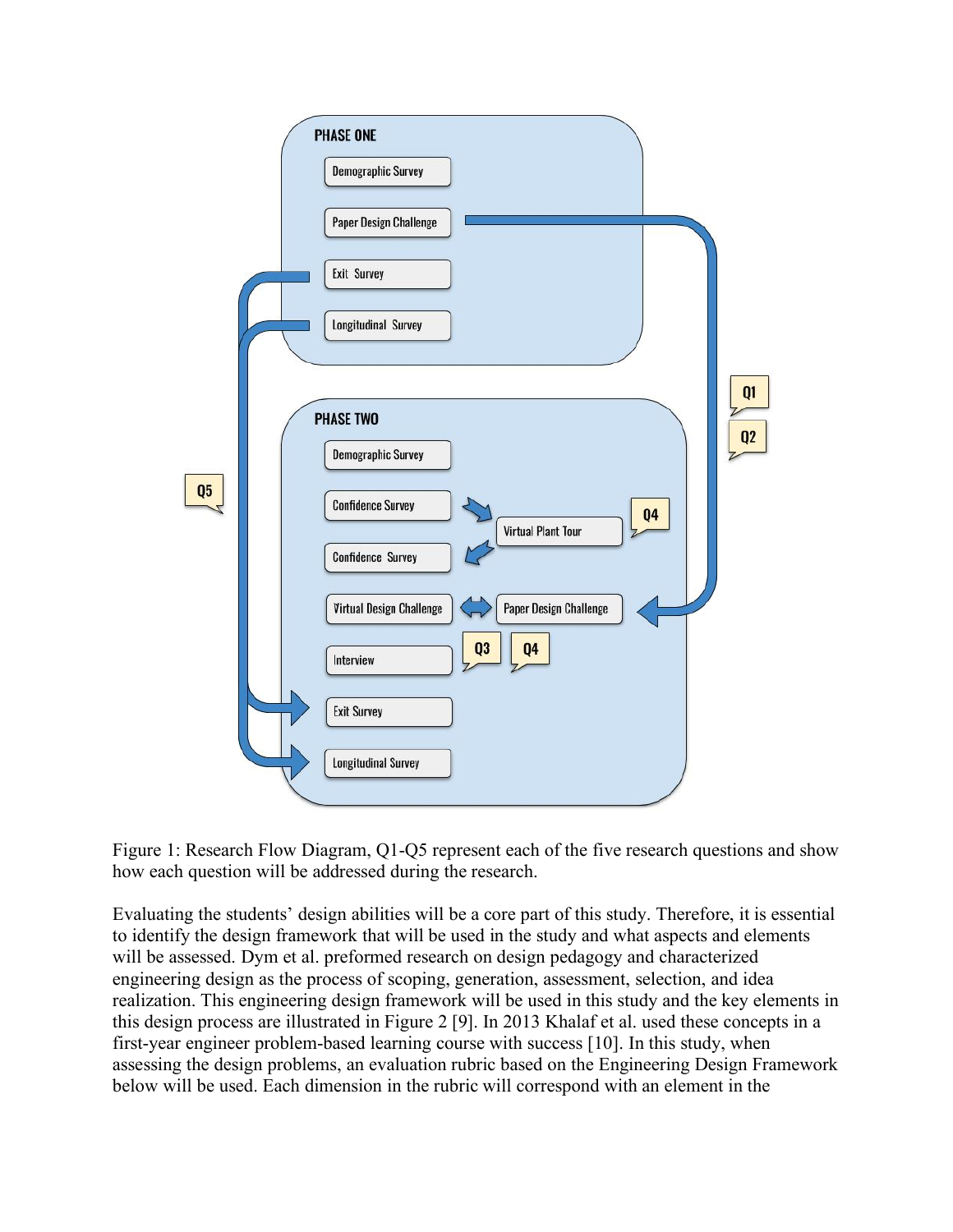framework. How well each student performs on the various elements in the design framework will enable the researchers to assess their design abilities.



Figure 2: Engineering Design framework used by Dym et al in [9]

## 4.1 Phase One

In this phase the course will be executed without a VR component. The research will look at approximately 100 participants that are registered in the chemical engineering capstone course at Queen's University from September 2019 to April 2020. This phase will be focused on obtaining baseline data to understand and assess student design skills. A demographic survey will be given to the students so we can explore how age, gender and previous experience may affect the study. During the course, two separate design problems will be given to each individual student and assessed against the design rubric. The first design problem will require the students to develop a standard operating procedure for one of the unit operations in the chemical processing plant. The second design problem will present a plant troubleshooting scenario and examine the students' ability to develop a solution to solve the problem that is causing issues in the processing plant. At the end of the course the study participants will be given an exit survey to evaluate the perception of their design abilities. Six months after the course has ended, participants will be asked to complete a longitudinal survey to reflect on how they believe the course has impacted their chemical engineering process design competency.

## 4.2 Phase Two

In this phase the course will be executed with a VR component integrated into the course deliverables. The research will look at approximately 100 participants that are registered in the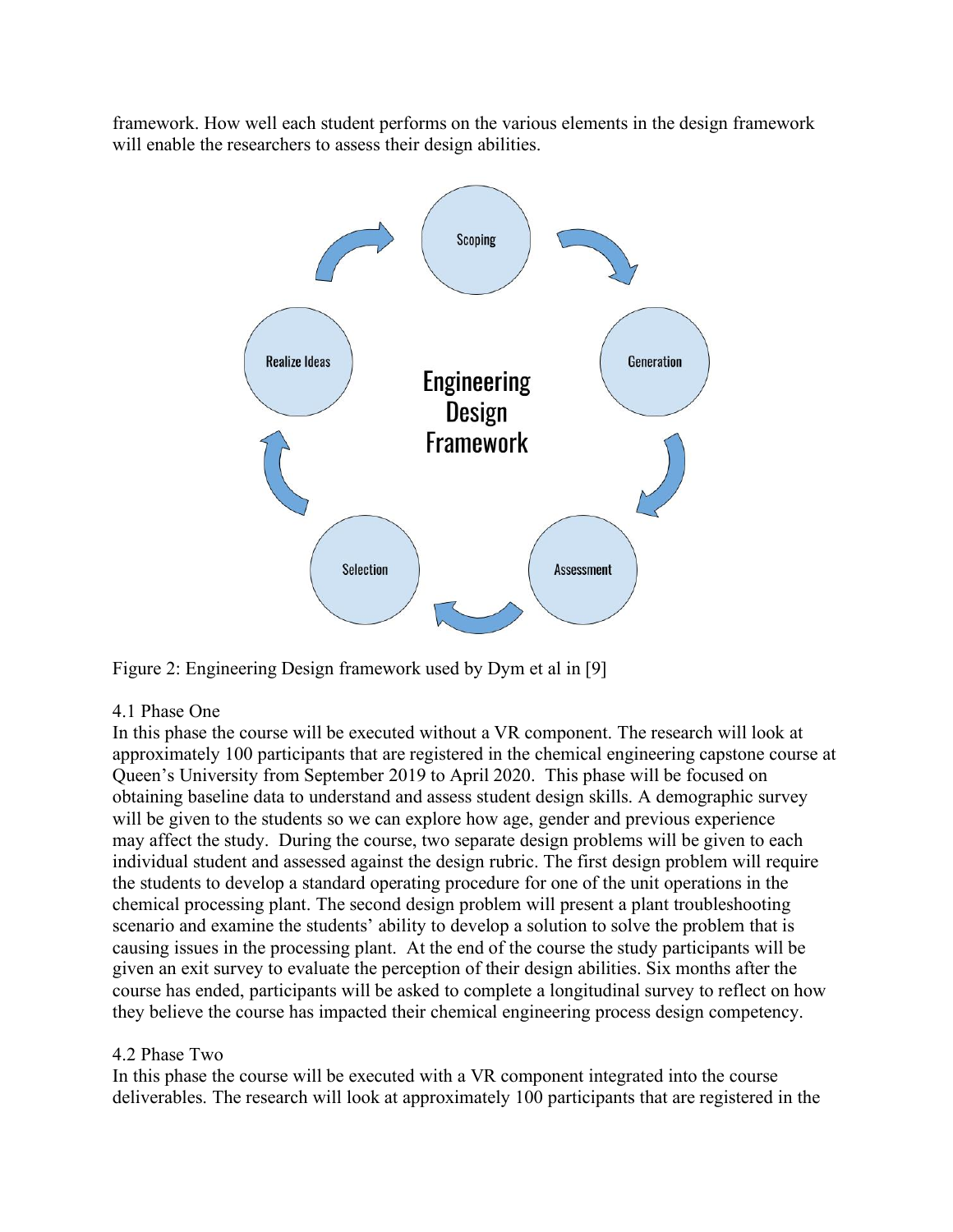chemical engineering capstone course at Queen's University from September 2020 to April 2021.

## 4.2.1 Plant Tour

During the first part of phase two the participants will take a tour of the virtual chemical processing plant using google cardboard and a mobile device. A survey will be given before the tour to assess the students self-perceived confidence levels when interacting with a chemical processing plant, and then again after the virtual tour to assess the impact of the VR experience on their self-reported confidence levels.

## 4.2.2 VR Design Problems

In phase two the capstone course will be delivered using the VR tool integrated into the course deliverables. The two design problems used in phase one will once again be evaluated. The students will first complete the standard operating procedure tutorial problem and corresponding VR challenge. They will be split into two groups and a cross-over study approach will be employed as seen in Figure 3, one group will complete the paper-based problem first, and then go through the VR challenge, while the other group will complete the VR challenge first. This process will take place a second time when the students complete the tutorial problem and VR plant troubleshooting challenge. An assessment will be made for each of the four activities and the grades of the research study participants will be collected.

|                    | <b>Session One</b> | <b>Session Two</b> |
|--------------------|--------------------|--------------------|
| <b>Problem One</b> | 血<br>$\mathbf{A}$  | 64<br>B            |
|                    | B                  | A                  |
| <b>Problem Two</b> | 包<br>B             | 血<br>A             |
|                    |                    | B                  |

Figure 3: Session plans for the paper tutorial and VR tutorial in phase two for participant groups A and B

Participants will be invited to an interview to give feedback on their experience with the VR tool. The interview will take place in a semi-structured format where they will be asked how realistic they thought the experience was, how much they believe it contributed to their education, as well as given time to discuss other questions and comments regarding the VR tool. At the end of the course the study participants will be given an exit survey to understand their opinion of the course and how they think the VR tool contributed to their learning. Six months after the course has ended participants will be asked to complete a longitudinal survey to reflect on how they believe the course has impacted their professional lives, and if they believe the VR tool specifically helped prepare them for industry or further schooling.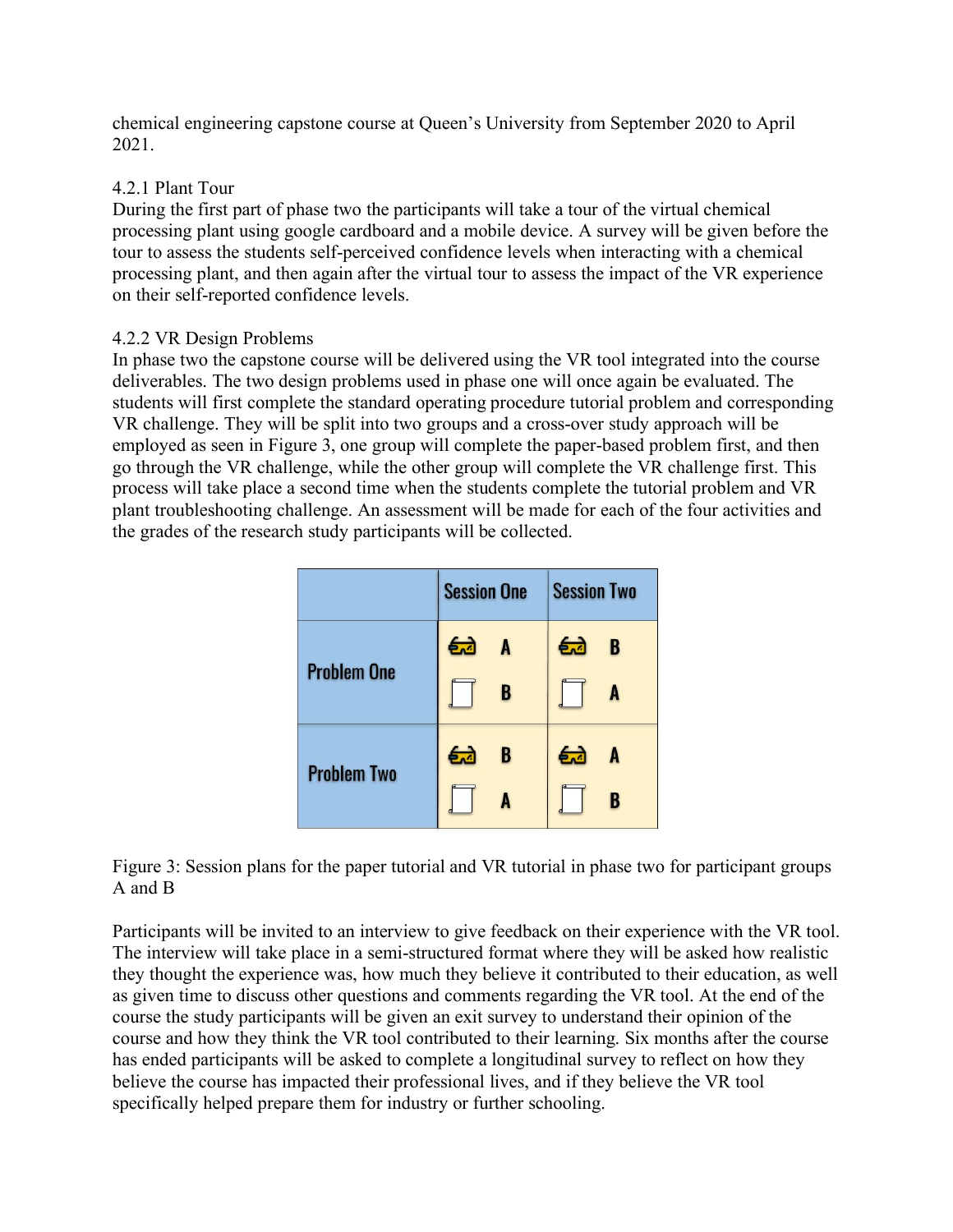#### 5.0 Design Problems

To evaluate the chemical engineering students' design proficiency, two different kinds of problems will be used, standard operating procedure and plant troubleshooting. These problems were developed to evaluate design competency in chemical engineers by evaluating their ability to participate in design thinking.

## 5.1 Standard Operating Procedure (SOP)

For the purposes of this paper, a standard operating procedure is a comprehensive set of instructions to complete a task in the chemical processing plant. These documents are used in many places in the plant, for tasks such as refilling empty holding tanks, scheduled safety checks, and more. Writing these procedures is an important skill, as it is up to the engineer to ensure proper handling of chemicals and that safety concerns are met in the day to day operation of a chemical processing plant. This problem requires students to use divergent-convergent questioning, and to make design decisions. The students will have to understand all of the ways the procedure can be completed, then ask themselves questions to converge on a solution. They will then have to make design decisions to create the best possible SOP. This exercise showcases student ability to participate in the scoping, generation, assessment and selection phases of engineering design.

For the paper-based tutorial problem the students will be asked to write an SOP based on filling a Caustic Soda storage tank. The students will be provided with a Caustic Soda Handbook that outlines some of the different ways the chemical is delivered and the storage tank is filled, as well as some safety information and considerations that they may need to consider when thinking about handling this chemical.

For the SOP VR challenge students will create an SOP and watch the filling of the tank take place in the virtual chemical processing plant space. Students will be given the same handbook that was provided for the paper-based question and then have a variety of steps that they can draw from to create the SOP. They will also be able to walk around, interact with and explore the equipment that they will have access to in order to complete the task. Once the SOP is created students will be able to follow their own plan and see how successful they are at completing the task.

## 5.2 Chemical Processing Plant Troubleshooting

During the lifetime of a chemical processing plant, problems will occur that may cause the plant to run inefficiently or not at all. The students will be given a scenario in which a problem was found with the plant after a routine check and they will have to find the cause of the issue. This problem requires students to think about design systems, as they will have to consider the chemical processing plant as a whole to determine the cause of the problem and find a solution. This problem will showcase student's ability to generate possible problems, assess the plant and select the best course of action based on their findings.

For the paper-based plant troubleshooting problem, students will be given a copy of the chemical processing plant's piping and instrumentation diagram (P&ID) and a problem with the plant that they must develop a solution for. The problem may be a non-emergency alarm or a gauge value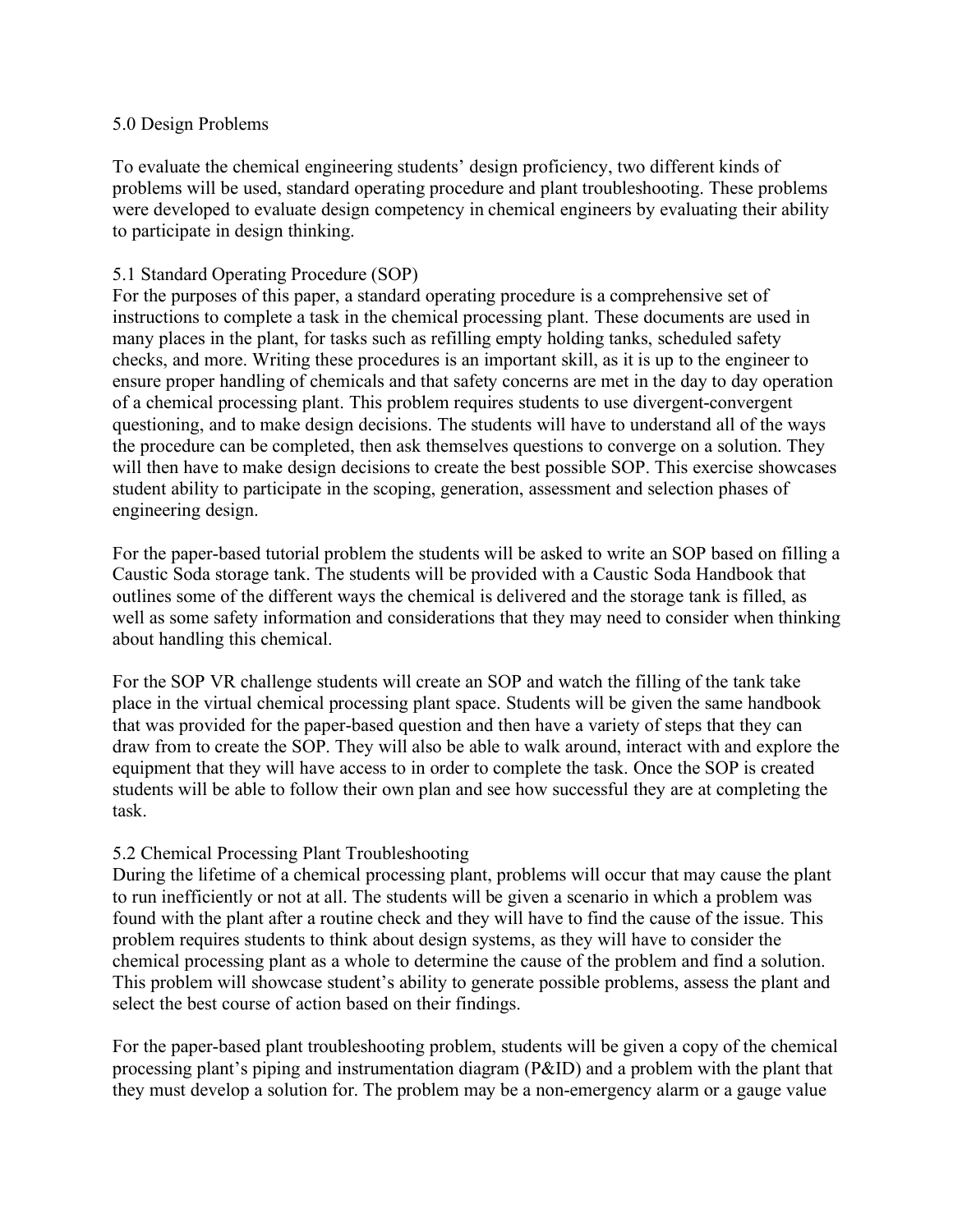that is not ideal. They will be asked to create a flow chart outlining checks that they will make and activities to be carried out following the result of each of their checks.

For the plant troubleshooting VR challenge students will be dropped somewhere in the plant and a notification will appear on screen detailing the problem. Students will have access to a tool kit which will allow them to check different plant systems and eventually fix the problem. They will have access to the plant's P&ID and may check it at any time while in the simulation. Their actions will generate a flow chart that they will be able to review at the end of the simulation and express if they would do things in a different order next time.

### 6.0 Analysis

This research aims to get a better understanding of the impact of technology aided education on engineering design education, specifically in the chemical engineering capstone course at Queen's University. This mixed methods study will look at different kinds of data to try and compose the fullest picture of how the tool will impact this course, and the feelings towards VR of the participants.

On a quantitative level, students will receive grades from the paper-based tutorial problems in both phases, as well as on the VR challenges in phase two. These grades will be analyzed to understand if students perform better in the VR space than they do on paper. We will also be able to see if the grades of the participants in phase two are affected by the order they complete the paper-based tutorial problem and VR challenge in. Students will also answer surveys from which we will be able to map confidence levels to understand how equipped students feel to work in chemical processing plants, and view how these confidence levels compare across phases. The surveys will have students rate their confidence level and from these ratings a confidence score will be generated and analyzed. Discussion results from the interview will be compared to survey results to understand in more detail exactly how the students feel the VR tool impacted their course experience.

The longitudinal survey will give us an understanding of the implications of the VR aided education in the long term, and if participants feel like it was a valuable portion of their education after being exposed to the professional world.

#### 7.0 Conclusion and Implications

If the results of this study are positive VR education will be incorporated into the chemical engineering capstone course at Queen's University long term. Additional steps could also be taken to incorporate VR aided education through the design spine of the chemical engineering program. More research should be done to understand the total impact on the program, and what the effect would be if students were exposed to the VR tool earlier and more frequently in their undergraduate degree. Further testing in other disciplines of engineering at Queen's University would help to fully understand the impact of VR on design education. It would also be interesting to share this educational tool with other accredited post-secondary institutions to see if the results can be replicated in their engineering programs. For future work, eye-tracking data